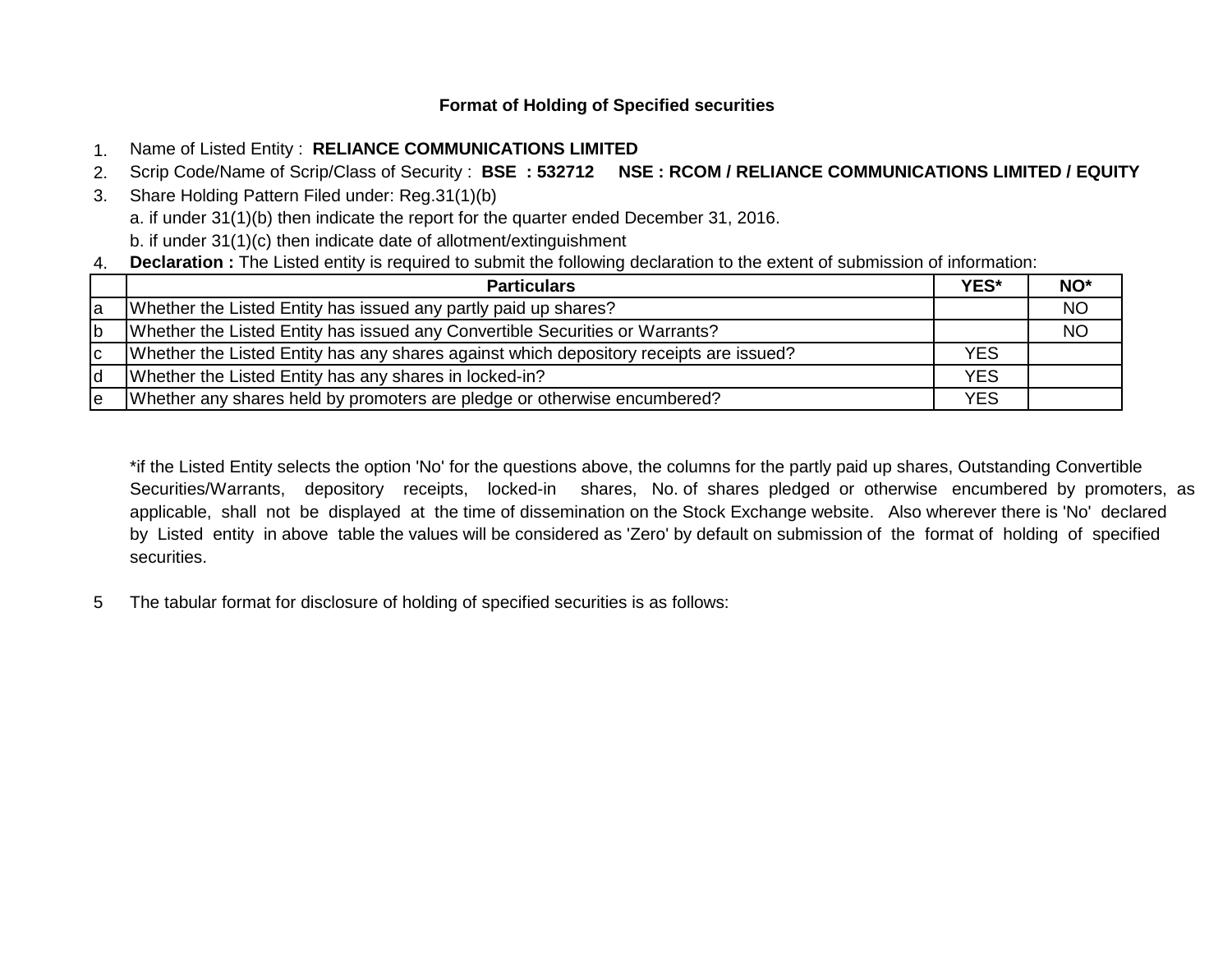## **Table I - Summary Statement holding of specified securities**

| Category | Category of<br>Shareholder                             | No. of<br>Share-<br>holders | No. of fully<br>paid up<br>equity shares<br>held | No. of<br>Partly<br>paid-up<br>equity<br>shares | No. of<br><b>Shares</b><br>Underlying<br><b>Depository</b><br>Receipts | <b>Total Nos. of</b><br><b>Shares Held</b> | as a % of total securities<br>no of shares<br>(Calculated as<br>per SCRR |                         |                           | Shareholding Number of Voting Rights held in each class of<br><b>No of Voting Rights</b> | Total as a | No. of<br><b>Shares</b><br>Underlying<br>Outstanding<br>converttible<br>securities | as a %<br>assuming full<br>conversion of<br>convertible | Shareholding, Number of Locked in<br><b>Shares</b><br>No. (a)<br>As a % of |      | <b>Number of Shares</b><br>pledged or otherwise<br>encumbered<br>As a $%$<br>No. (a) |           | Number of<br>equity shares<br>held in<br>dematerialized<br>form |
|----------|--------------------------------------------------------|-----------------------------|--------------------------------------------------|-------------------------------------------------|------------------------------------------------------------------------|--------------------------------------------|--------------------------------------------------------------------------|-------------------------|---------------------------|------------------------------------------------------------------------------------------|------------|------------------------------------------------------------------------------------|---------------------------------------------------------|----------------------------------------------------------------------------|------|--------------------------------------------------------------------------------------|-----------|-----------------------------------------------------------------|
|          |                                                        |                             |                                                  | held                                            |                                                                        |                                            | 1957)                                                                    |                         |                           | $%$ of<br>$(A+B+C)$                                                                      |            | Securities (as<br>a percentage<br>of diluted<br>share capital)                     |                                                         | total<br><b>Shares</b><br>held (b)                                         |      | of total<br><b>Shares</b><br>held (b)                                                |           |                                                                 |
|          |                                                        |                             |                                                  |                                                 |                                                                        |                                            |                                                                          | Class:<br><b>Equity</b> | Class: Total<br><b>NA</b> |                                                                                          |            |                                                                                    |                                                         |                                                                            |      |                                                                                      |           |                                                                 |
| (1)      | (11)                                                   | (III)                       | (IV)                                             | (V)                                             | (VI)                                                                   | $(V) + (VI)$                               | (VII) = $(IV) + (VIII)$ As a % of<br>$(A+B+C2)$                          |                         |                           | (IX)                                                                                     |            | (X)                                                                                | $(XI) = (VII) + (X)$<br>As a %<br>$(A+B+C2)$            | (XII)                                                                      |      | (XIII)                                                                               |           | (XIV)                                                           |
| (A)      | Promoter & Promoter<br>Group                           | 13                          | 1464696844                                       |                                                 |                                                                        | 1464696844                                 | 59.09                                                                    | 1464696844              |                           | 1464696844                                                                               | 58.85      |                                                                                    | 59.09                                                   | 86666667                                                                   | 5.92 | 72837900                                                                             | 49.73     | 1464696844                                                      |
| (B)      | Public                                                 | 1637420                     | 992930354                                        |                                                 |                                                                        | 992930354                                  | 40.06                                                                    | 992930354               |                           | 992930354                                                                                | 39.89      |                                                                                    | 40.06                                                   |                                                                            | 0.00 | <b>NA</b>                                                                            | <b>NA</b> | 956446504                                                       |
| (C)      | <b>Non</b><br>Promoter-Non<br>Public                   |                             |                                                  |                                                 |                                                                        |                                            |                                                                          |                         |                           |                                                                                          |            |                                                                                    |                                                         |                                                                            |      |                                                                                      |           |                                                                 |
| (C1)     | Shares underlying DRs                                  |                             |                                                  |                                                 | 10073547                                                               | 10073547                                   | <b>NA</b>                                                                | 10073547                |                           | 10073547                                                                                 | 0.40       |                                                                                    | <b>NA</b>                                               |                                                                            | 0.00 | <b>NA</b>                                                                            | <b>NA</b> | 10073547                                                        |
| (C2)     | held<br><b>Shares</b><br>by<br><b>Employees Trusts</b> |                             | 21279000                                         |                                                 |                                                                        | 21279000                                   | 0.86                                                                     | 21279000                |                           | 21279000                                                                                 | 0.85       |                                                                                    | 0.86                                                    |                                                                            | 0.00 | <b>NA</b>                                                                            | <b>NA</b> | 21279000                                                        |
|          | Total:                                                 | 1637435                     | 2478906198                                       |                                                 | 10073547                                                               | 2488979745                                 |                                                                          | 100.00 2488979745       |                           | 2488979745                                                                               | 100.00     |                                                                                    | 100.00                                                  | 86666667                                                                   | 3.48 | 728379001                                                                            | 29.26     | 2452495895                                                      |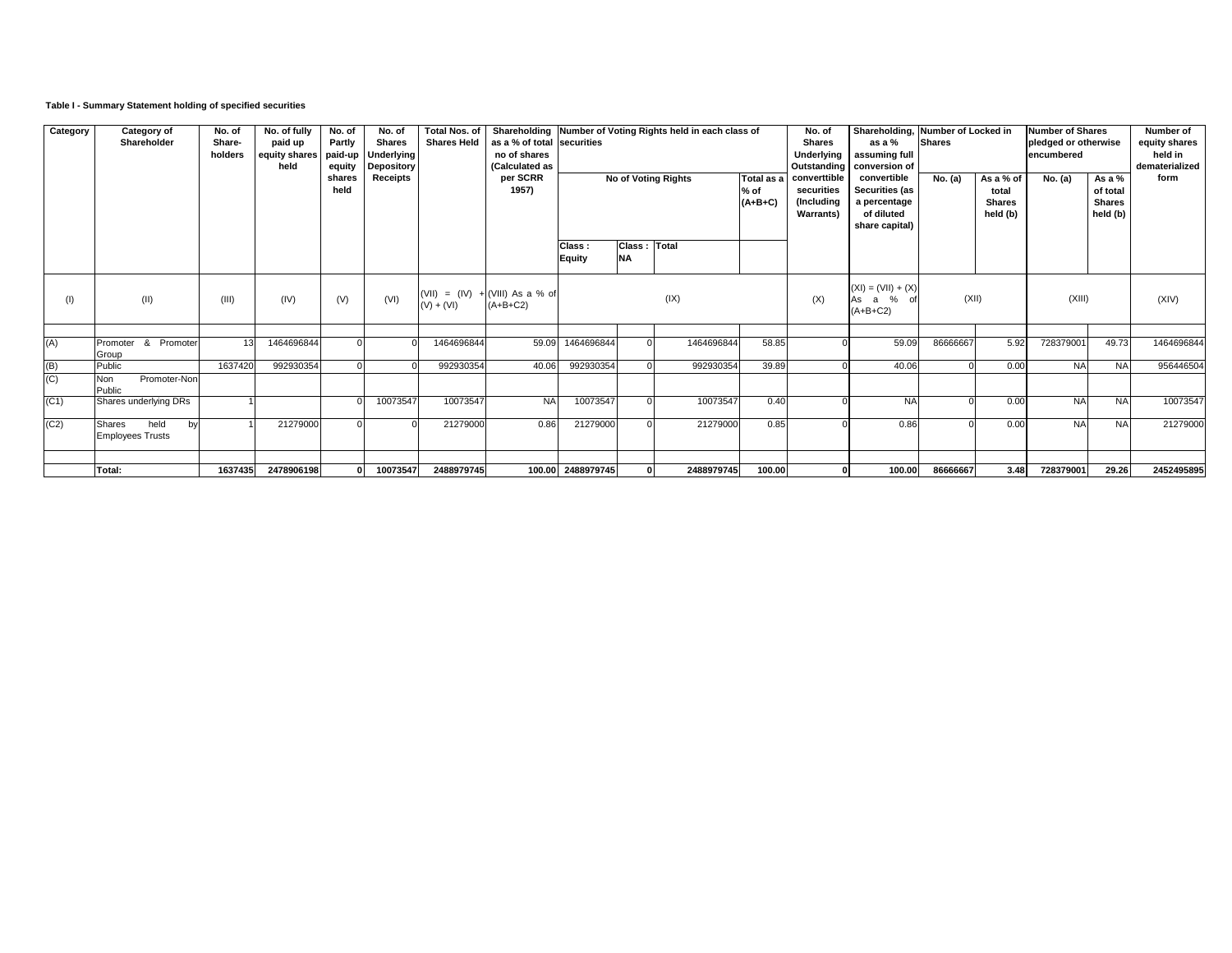## **Table II - Statement showing shareholding pattern of the Promoter and Promoter Group**

|                   | Category & Name of the<br>Shareholder                                                    | No. of<br>Share-<br>holders | No. of fully<br>paid up equity<br>shares held | Partly<br>paid-up<br>equity<br>shares | Nos. of<br><b>Shares</b><br>Underlying<br>Depository | Total No. of<br><b>Shares Held</b> | Shareholding % Number of Voting Rights held in each class of<br><b>Calculated as</b><br>per SCRR 1957)<br>As a % of | securities                                                |                      |                        |                                              | No. of Shares<br>Underlying<br>Outstanding<br>converttible | % assuming full<br>conversion of<br>convertible                | Shareholding, as a Number of Locked in<br><b>Shares</b> |                                                 | <b>Number of Shares</b><br>pledged or otherwise<br>encumbered |                                                 | Number of<br>equity shares<br>held in<br>dematerialized |
|-------------------|------------------------------------------------------------------------------------------|-----------------------------|-----------------------------------------------|---------------------------------------|------------------------------------------------------|------------------------------------|---------------------------------------------------------------------------------------------------------------------|-----------------------------------------------------------|----------------------|------------------------|----------------------------------------------|------------------------------------------------------------|----------------------------------------------------------------|---------------------------------------------------------|-------------------------------------------------|---------------------------------------------------------------|-------------------------------------------------|---------------------------------------------------------|
|                   |                                                                                          |                             |                                               | held                                  | <b>Receipts</b>                                      |                                    | $(A+B+C2)$                                                                                                          |                                                           | No. of Voting Rights |                        | Total as a<br>% of Total<br>voting<br>rights | securities<br>(Including<br><b>Warrants)</b>               | Securities (as a<br>percentage of<br>diluted share<br>capital) | No. (a)                                                 | As a % of<br>total<br><b>Shares</b><br>held (b) | No. (a)                                                       | As a %<br>of total<br><b>Shares</b><br>held (b) | form                                                    |
|                   |                                                                                          |                             |                                               |                                       |                                                      |                                    |                                                                                                                     | Class :<br>Equity                                         | Class:<br><b>NA</b>  | Total                  |                                              |                                                            |                                                                |                                                         |                                                 |                                                               |                                                 |                                                         |
|                   | (1)                                                                                      | (III)                       | (IV)                                          | (V)                                   | (VI)                                                 | (VII)<br>$(IV+V+VI)$               | (VIII)                                                                                                              | $(XI) = (VII) + (X) As a$<br>(IX)<br>(X)<br>% of (A+B+C2) |                      | (XII)                  |                                              | (XIII)                                                     |                                                                | (XIV)                                                   |                                                 |                                                               |                                                 |                                                         |
| $\frac{(1)}{(a)}$ | Indian                                                                                   |                             |                                               |                                       |                                                      |                                    |                                                                                                                     |                                                           |                      |                        |                                              |                                                            |                                                                |                                                         |                                                 |                                                               |                                                 |                                                         |
|                   | Individuals/Hindu<br>undivided                                                           |                             |                                               |                                       |                                                      |                                    |                                                                                                                     |                                                           |                      |                        |                                              |                                                            |                                                                |                                                         |                                                 |                                                               |                                                 |                                                         |
|                   | Family                                                                                   |                             |                                               |                                       |                                                      |                                    |                                                                                                                     |                                                           |                      |                        |                                              |                                                            |                                                                |                                                         |                                                 |                                                               |                                                 |                                                         |
|                   | Anil D. Ambani                                                                           |                             | 1859171                                       | $\mathbf 0$                           |                                                      | 1859171                            | 0.07                                                                                                                | 1859171                                                   |                      | 1859171                | 0.07                                         |                                                            | 0.07                                                           |                                                         |                                                 |                                                               | $\Omega$                                        | 1859171                                                 |
|                   | Jai Anshul A Ambani                                                                      |                             | 100                                           | $\mathbf 0$                           | $\Omega$                                             | 100                                | 0.00                                                                                                                | 100                                                       |                      | 100                    | 0.00                                         |                                                            | 0.00                                                           |                                                         | $\Omega$                                        |                                                               | $\Omega$                                        | 100                                                     |
|                   | Jaianmol A. Ambani                                                                       |                             | 1669759                                       | $\Omega$                              |                                                      | 1669759                            | 0.07                                                                                                                | 1669759                                                   |                      | 1669759                | 0.07                                         |                                                            | 0.07                                                           |                                                         |                                                 |                                                               |                                                 | 1669759                                                 |
|                   | Kokila D Ambani                                                                          |                             | 466584                                        |                                       |                                                      | 4665847                            | 0.19                                                                                                                | 4665847                                                   |                      | 4665847                | 0.19                                         |                                                            | 0.19                                                           |                                                         | $\Omega$                                        |                                                               |                                                 | 4665847                                                 |
| 5                 | Tina A Ambani                                                                            |                             | 1650832                                       |                                       |                                                      | 1650832                            | 0.07                                                                                                                | 1650832                                                   |                      | 1650832                | 0.07                                         |                                                            | 0.07                                                           |                                                         |                                                 |                                                               |                                                 | 1650832                                                 |
| (b)               | State<br>Government/<br>Central<br>Government(s)                                         |                             |                                               |                                       |                                                      |                                    | 0.00                                                                                                                |                                                           |                      |                        | 0.00                                         |                                                            | 0.00                                                           |                                                         |                                                 |                                                               |                                                 | $\mathbf 0$                                             |
| (c)               | Financial Institutions/Banks                                                             |                             |                                               |                                       |                                                      |                                    | 0.00                                                                                                                |                                                           |                      |                        | 0.00                                         |                                                            | 0.00                                                           |                                                         |                                                 |                                                               |                                                 | $\Omega$                                                |
| (d)               | Any Other                                                                                |                             |                                               |                                       |                                                      |                                    |                                                                                                                     |                                                           |                      |                        |                                              |                                                            |                                                                |                                                         |                                                 |                                                               |                                                 |                                                         |
|                   | Reliance Capital Limited                                                                 |                             | 29695295                                      |                                       |                                                      | 29695295                           | 1.20                                                                                                                | 29695295                                                  |                      | 29695295               | 1.19                                         |                                                            | 1.20                                                           |                                                         |                                                 |                                                               |                                                 | 29695295                                                |
| $\overline{2}$    | Communications<br>Reliance<br><b>Enterprises Private Limited</b>                         |                             | 723110172                                     |                                       |                                                      | 723110172                          | 29.17                                                                                                               | 723110172                                                 |                      | 723110172              | 29.05                                        |                                                            | 29.17                                                          |                                                         |                                                 | 55000000                                                      | 76.06                                           | 723110172                                               |
| 3                 | Private<br>Innoventures<br>Reliance<br>imited                                            |                             | 1237900                                       |                                       |                                                      | 12379001                           | 0.50                                                                                                                | 12379001                                                  |                      | 12379001               | 0.50                                         |                                                            | 0.50                                                           |                                                         |                                                 | 1237900                                                       | 100.00                                          | 12379001                                                |
| $\overline{4}$    | Reliance Ornatus Enterprises And<br>Ventures Private Limited                             |                             | 300000000                                     | $\Omega$                              |                                                      | 300000000                          | 12.10                                                                                                               | 300000000                                                 |                      | 300000000              | 12.05                                        |                                                            | 12.10                                                          |                                                         |                                                 |                                                               |                                                 | 300000000                                               |
| 5<br>6            | Telecom<br>Infrainvest<br>Reliance<br><b>Private Limited</b>                             |                             | 86666667                                      |                                       |                                                      | 86666667                           | 3.50                                                                                                                | 86666667                                                  |                      | 86666667               | 3.48                                         |                                                            | 3.50                                                           | 86666667                                                | 100.00                                          |                                                               |                                                 | 86666667                                                |
|                   | Reliance Wind Turbine Installators<br>Industries Private Limited                         |                             | 300000000                                     |                                       |                                                      | 300000000                          | 12.10                                                                                                               | 300000000                                                 |                      | 300000000              | 12.05                                        |                                                            | 12.10                                                          |                                                         |                                                 | 16600000                                                      | 55.33                                           | 300000000                                               |
|                   | Shreeji Comtrade LLP                                                                     |                             | 1500000                                       | $\Omega$                              |                                                      | 1500000                            | 0.06                                                                                                                | 1500000                                                   |                      | 1500000                | 0.06                                         |                                                            | 0.06                                                           |                                                         |                                                 |                                                               |                                                 | 1500000                                                 |
|                   | Shrikrishna Tradecom LLP                                                                 |                             | 1500000                                       | $\Omega$                              |                                                      | 1500000                            | 0.06                                                                                                                | 1500000                                                   |                      | 1500000                | 0.06                                         | $\Omega$                                                   | 0.06                                                           |                                                         |                                                 |                                                               |                                                 | 1500000                                                 |
|                   | Sub-Total (A)(1)                                                                         | 13                          | 1464696844                                    | $\Omega$                              |                                                      | 1464696844                         | 59.09                                                                                                               | 1464696844                                                |                      | 1464696844<br>$\Omega$ | 58.85                                        |                                                            | 59.09<br>$\Omega$                                              | 86666667                                                | 100.00                                          | 728379001                                                     | 49.73                                           | 1464696844                                              |
| $\frac{2}{(a)}$   | Foreign<br>(Non-Resident<br>ndividuals                                                   |                             |                                               |                                       |                                                      |                                    | 0.00                                                                                                                |                                                           |                      |                        | 0.00                                         |                                                            | 0.00                                                           |                                                         | 0.00                                            |                                                               | 0.00                                            | $\Omega$                                                |
| (b)               | ndividuals/ Foreign Individuals<br>Government                                            |                             |                                               |                                       |                                                      |                                    | 0.00                                                                                                                |                                                           | $\Omega$             |                        | 0.00                                         |                                                            | 0.00                                                           |                                                         | 0.00                                            |                                                               | 0.00                                            | $\Omega$                                                |
| (c)               | nstitutions                                                                              |                             | $\Omega$                                      |                                       |                                                      |                                    | 0.00                                                                                                                |                                                           | $\Omega$             |                        | 0.00                                         |                                                            | 0.00                                                           |                                                         | 0.00                                            |                                                               | 0.00                                            | $\Omega$                                                |
|                   | Foreign Portfolio Investor                                                               |                             |                                               |                                       |                                                      |                                    | 0.00                                                                                                                |                                                           |                      |                        | 0.00                                         |                                                            | 0.00                                                           |                                                         | 0.00                                            |                                                               | 0.00                                            |                                                         |
|                   |                                                                                          |                             |                                               |                                       |                                                      |                                    |                                                                                                                     |                                                           |                      |                        |                                              |                                                            |                                                                |                                                         |                                                 |                                                               |                                                 |                                                         |
| (e)               | Any Other                                                                                |                             |                                               |                                       |                                                      |                                    | 0.00                                                                                                                |                                                           |                      |                        | 0.00                                         |                                                            | 0.00                                                           |                                                         | 0.00                                            |                                                               | 0.00                                            | $\Omega$                                                |
|                   |                                                                                          |                             |                                               |                                       |                                                      |                                    |                                                                                                                     |                                                           |                      |                        |                                              |                                                            |                                                                |                                                         |                                                 |                                                               |                                                 |                                                         |
|                   | Sub-Total (A)(2)                                                                         |                             | $\Omega$                                      | O                                     |                                                      |                                    | 0.00                                                                                                                |                                                           |                      |                        | 0.00                                         |                                                            | 0.00                                                           |                                                         | 0.00                                            |                                                               | 0.00                                            | 0.00                                                    |
|                   | <b>Total Shareholding of Promoter</b><br>Promoter<br>Group<br>and<br>$(A)=(A)(1)+(A)(2)$ | 13                          | 1464696844                                    |                                       |                                                      | 1464696844                         |                                                                                                                     | 59.09 1464696844                                          |                      | 1464696844<br>$\Omega$ | 58.85                                        |                                                            | 59.09                                                          | 86666667                                                | 5.92                                            | 728379001                                                     | 49.73                                           | 1464696844                                              |

Details of shares which remain unclaimed may be given here alongwith details such as number of shareholders outstanding shares held in demat/ unclaimed suspense account, voting which are frozen etc.

#### **Note:**

1. PAN would not be displayed on website of stock Exchange(s).<br>2. The term "Encumbrance" has the same meaning as assigned under regulation 28(3) of SEBI (Substantial Acquisition of shares and Takeovers) Regulations, 201.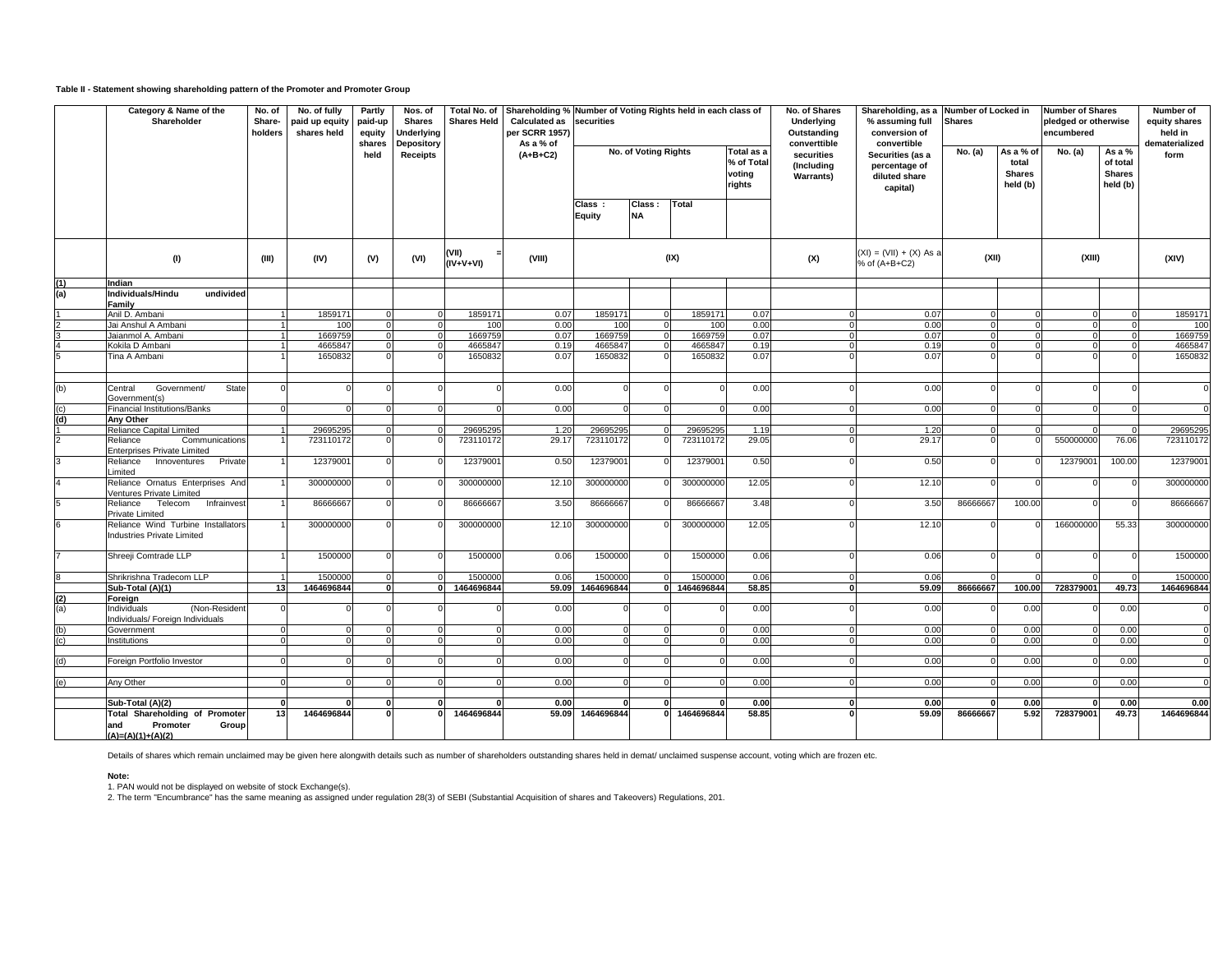### **Table III - Statement showing shareholding pattern of the Public shareholder**

| Catego<br>ry                                                          | Category & Name of the Shareholder                                                                     | No. of<br>No. of fully<br>Partly<br>No. of<br>Total No. of Shareholdi Number of Voting Rights held in each class<br>paid up<br>paid-up<br><b>Shares Held</b><br>Share-<br><b>Shares</b><br>holders<br>equity shares<br><b>Underlying</b><br>equity |                      |                |                               | ng %<br>calculated    | of securities                   |                       |                                               |                       | No. of Shares<br>Underlying<br>Outstanding | Total Shareholding, Number of Locked in Shares Number of Shares pledged<br>as a % assuming<br>full conversion of | (XII)                                      |                         | (XIII)       | or otherwise encumbered                                                                 | Number of equity<br>shares held in<br>dematerialized |                       |
|-----------------------------------------------------------------------|--------------------------------------------------------------------------------------------------------|----------------------------------------------------------------------------------------------------------------------------------------------------------------------------------------------------------------------------------------------------|----------------------|----------------|-------------------------------|-----------------------|---------------------------------|-----------------------|-----------------------------------------------|-----------------------|--------------------------------------------|------------------------------------------------------------------------------------------------------------------|--------------------------------------------|-------------------------|--------------|-----------------------------------------------------------------------------------------|------------------------------------------------------|-----------------------|
|                                                                       |                                                                                                        |                                                                                                                                                                                                                                                    | held                 | shares<br>held | Depository<br><b>Receipts</b> |                       | as per<br><b>SCRR</b>           | Class:                | No. of Voting Rights<br>Class<br><b>Total</b> |                       | <b>Total as</b><br>a % of                  | converttible<br>securities                                                                                       | convertible<br>Securities (as a            | No. (a)                 |              | As a % of<br>No. (Not<br>As a % of total<br>total Shares<br>applicable Shares held (not |                                                      | form                  |
|                                                                       |                                                                                                        |                                                                                                                                                                                                                                                    |                      |                |                               |                       | 1957 As a<br>% of<br>$(A+B+C2)$ | Equity                | <b>NA</b>                                     |                       | Total<br>voting                            | (Including<br><b>Warrants)</b>                                                                                   | percentage of<br>diluted share<br>capital) |                         | held (b)     | ) (a)                                                                                   | applicable) (b)                                      |                       |
|                                                                       |                                                                                                        |                                                                                                                                                                                                                                                    |                      |                |                               |                       |                                 |                       |                                               |                       | rights                                     |                                                                                                                  |                                            |                         |              |                                                                                         |                                                      |                       |
|                                                                       |                                                                                                        |                                                                                                                                                                                                                                                    |                      |                |                               |                       |                                 |                       |                                               |                       |                                            |                                                                                                                  |                                            |                         |              |                                                                                         |                                                      |                       |
|                                                                       | (1)                                                                                                    | (III)                                                                                                                                                                                                                                              | (IV)                 | (V)            | (VI)                          | (VII)<br>(IV+V+VI)    | (VIII)                          |                       |                                               | (IX)                  |                                            | $(XI) = (VII) + (X) As a$<br>(X)<br>% of (A+B+C2)                                                                |                                            | (XII)                   |              | (XIII)                                                                                  |                                                      | (XIV)                 |
| (1)                                                                   | <b>Institutions</b>                                                                                    |                                                                                                                                                                                                                                                    |                      |                |                               |                       |                                 |                       |                                               |                       |                                            |                                                                                                                  |                                            |                         |              |                                                                                         |                                                      |                       |
|                                                                       | <b>Mutual Funds</b>                                                                                    | 139                                                                                                                                                                                                                                                | 29149180             |                |                               | 29149180              | 1.18                            | 29149180              |                                               | 29149180              | 1.17                                       |                                                                                                                  | 1.18                                       |                         | 0.00         | <b>NA</b>                                                                               | <b>NA</b>                                            | 28771449              |
|                                                                       | R SHARES INFRA BEES - INVESTMENT<br>AC.                                                                | 11                                                                                                                                                                                                                                                 | 27927684             |                |                               | 27927684              | 1.13                            | 27927684              |                                               | 27927684              | 1.12                                       |                                                                                                                  | 1.13                                       |                         | 0.00         | <b>NA</b>                                                                               | <b>NA</b>                                            | 27927684              |
|                                                                       | Venture Capital Funds                                                                                  |                                                                                                                                                                                                                                                    |                      |                |                               |                       | 0.00                            |                       | $\Omega$                                      |                       | 0.00                                       |                                                                                                                  | 0.00                                       |                         | 0.00         | <b>NA</b>                                                                               | <b>NA</b>                                            |                       |
| $\begin{array}{c} \text{(b)} \\ \text{(c)} \\ \text{(d)} \end{array}$ | Alternate Investment Funds                                                                             |                                                                                                                                                                                                                                                    | $\Omega$             |                |                               | $\Omega$              | 0.00                            | $\Omega$              | $\Omega$                                      |                       | 0.00                                       | $\Omega$                                                                                                         | 0.00                                       | $\Omega$                | 0.00         | <b>NA</b>                                                                               | <b>NA</b>                                            | $\Omega$              |
|                                                                       | Foreign Venture Capital Investors                                                                      |                                                                                                                                                                                                                                                    |                      |                |                               |                       | 0.00                            |                       |                                               |                       | 0.00                                       | $\overline{0}$                                                                                                   | 0.00                                       |                         | 0.00         | <b>NA</b>                                                                               | <b>NA</b>                                            |                       |
| (e)                                                                   | <b>Foreign Portfolio Investors</b><br><b>NEW WORLD FUND INC</b>                                        | 126                                                                                                                                                                                                                                                | 346047898<br>7482913 |                |                               | 346047898<br>74829135 | 13.96<br>3.02                   | 346047898<br>74829135 |                                               | 346047898<br>74829135 | 13.90<br>3.01                              | $\Omega$                                                                                                         | 13.96<br>3.02                              |                         | 0.00<br>0.00 | <b>NA</b><br><b>NA</b>                                                                  | <b>NA</b><br><b>NA</b>                               | 346047898<br>74829135 |
|                                                                       | EUROPACIFIC GROWTH FUND                                                                                |                                                                                                                                                                                                                                                    | 5619845              |                |                               | 5619845               | 2.27                            | 56198451              |                                               | 56198451              | 2.26                                       |                                                                                                                  | 2.27                                       |                         | 0.00         | <b>NA</b>                                                                               | <b>NA</b>                                            | 5619845               |
|                                                                       | CLSA GLOBAL MARKETS PTE. LTD.                                                                          |                                                                                                                                                                                                                                                    | 42285000             |                |                               | 4228500               | 1.71                            | 42285000              |                                               | 42285000              | 1.70                                       |                                                                                                                  | 1.71                                       |                         | 0.00         | <b>NA</b>                                                                               | <b>NA</b>                                            | 42285000              |
|                                                                       | SMALLCAP WORLD FUND, INC                                                                               |                                                                                                                                                                                                                                                    | 40480854             |                |                               | 40480854              | 1.63                            | 40480854              |                                               | 40480854              | 1.63                                       | $\Omega$                                                                                                         | 1.63                                       |                         | 0.00         | <b>NA</b>                                                                               | <b>NA</b>                                            | 40480854              |
|                                                                       |                                                                                                        |                                                                                                                                                                                                                                                    |                      |                |                               |                       |                                 |                       |                                               |                       |                                            |                                                                                                                  |                                            |                         |              |                                                                                         |                                                      |                       |
| (f)                                                                   | <b>Financial Institutions/Banks</b>                                                                    | 330                                                                                                                                                                                                                                                | 567648               |                |                               | 567648                | 0.2                             | 5676489               |                                               | 567648                | 0.23                                       |                                                                                                                  | 0.23                                       |                         | 0.00         | <b>NA</b>                                                                               | <b>NA</b>                                            | 5565492               |
| (g)                                                                   | <b>Insurance Companies</b>                                                                             | 37                                                                                                                                                                                                                                                 | 17626842             |                |                               | 17626842              | 7.1'                            | 176268422             |                                               | 176268422             | 7.08                                       | $\Omega$                                                                                                         | 7.11                                       |                         | 0.00         | <b>NA</b>                                                                               | <b>NA</b>                                            | 176262693             |
|                                                                       | LIC OF INDIA PROFIT PLUS BALANCED<br><b>FUND</b>                                                       | 27                                                                                                                                                                                                                                                 | 164688199            |                |                               | 164688199             | 6.64                            | 164688199             |                                               | 164688199             | 6.62                                       |                                                                                                                  | 6.64                                       |                         | 0.00         | <b>NA</b>                                                                               | <b>NA</b>                                            | 164688199             |
| (h)<br>(i)                                                            | Provident Funds/Pension Funds                                                                          |                                                                                                                                                                                                                                                    |                      |                |                               |                       | 0.00                            |                       |                                               |                       | 0.00                                       |                                                                                                                  | 0.00                                       |                         | 0.00         | <b>NA</b>                                                                               | <b>NA</b>                                            |                       |
|                                                                       | Anv Other                                                                                              |                                                                                                                                                                                                                                                    |                      |                |                               | $\Omega$              | 0.00                            | $\Omega$              | $\Omega$                                      |                       | 0.00                                       | $\Omega$                                                                                                         | 0.00                                       | $\Omega$                | 0.00         | <b>NA</b>                                                                               | <b>NA</b>                                            |                       |
|                                                                       | Foreign Institutional Investors (FII)                                                                  | 288                                                                                                                                                                                                                                                | 75903379             |                |                               | 75903379              | 3.06                            | 75903379              |                                               | 7590337               | 3.05                                       | $\overline{0}$                                                                                                   | 3.06                                       |                         | 0.00         | <b>NA</b>                                                                               | <b>NA</b>                                            | 75786808              |
|                                                                       | ONTARIO TEACHERS' PENSION PLAN<br>BOARD-NP3A - ALL                                                     |                                                                                                                                                                                                                                                    | 25000000             |                |                               | 25000000              | $1.0^{\circ}$                   | 25000000              |                                               | 25000000              | 1.00                                       |                                                                                                                  | 1.01                                       |                         | 0.00         | <b>NA</b>                                                                               | <b>NA</b>                                            | 25000000              |
|                                                                       | Sub Total (B)(1)                                                                                       | 920                                                                                                                                                                                                                                                | 633045368            |                |                               | 63304536              | 25.54                           | 633045368             |                                               | 633045368             | 25.43                                      |                                                                                                                  | 25.54                                      | 0.00                    | 0.00         | <b>NA</b>                                                                               | <b>NA</b>                                            | 632434340             |
| (2)                                                                   | Government/State<br>Central<br>Government(s)/President of India                                        | 76                                                                                                                                                                                                                                                 | 1221257              |                |                               | 122125                | 0.05                            | 1221257               |                                               | 1221257               | 0.05                                       |                                                                                                                  | 0.05                                       |                         | 0.00         | <b>NA</b>                                                                               | <b>NA</b>                                            | 416312                |
|                                                                       | Sub Total (B)(2)                                                                                       | 76                                                                                                                                                                                                                                                 | 1221257              |                |                               | 1221257               | 0.05                            | 1221257               |                                               | 1221257               | 0.05                                       |                                                                                                                  | 0.05                                       |                         | $\mathbf{0}$ | <b>NA</b>                                                                               | <b>NA</b>                                            | 416312                |
| $\frac{(3)}{(a)}$                                                     | <b>Non-Institutions</b><br>i.Individual shareholders holding nominal<br>share capital up to Rs.2 lakhs | 1614983                                                                                                                                                                                                                                            | 255028984            |                |                               | 255028984             | 10.29                           | 255028984             |                                               | 255028984             | 10.25                                      |                                                                                                                  | 10.29                                      |                         | 0.00         | <b>NA</b>                                                                               | <b>NA</b>                                            | 222803237             |
|                                                                       | ii.Individual shareholders holding nomina<br>share capital in excess of Rs. 2 Lakhs                    | 231                                                                                                                                                                                                                                                | 26922533             |                |                               | 2692253               | 1.09                            | 26922533              |                                               | 26922533              | 1.08                                       |                                                                                                                  | 1.09                                       |                         | 0.00         | <b>NA</b>                                                                               | <b>NA</b>                                            | 26922533              |
|                                                                       |                                                                                                        |                                                                                                                                                                                                                                                    |                      |                |                               |                       |                                 |                       |                                               |                       |                                            |                                                                                                                  |                                            |                         |              |                                                                                         |                                                      |                       |
|                                                                       | NBFCs Registered with RBI                                                                              |                                                                                                                                                                                                                                                    |                      |                |                               |                       | 0.00                            |                       |                                               |                       | 0.00                                       |                                                                                                                  | 0.00                                       |                         | 0.00         | <b>NA</b>                                                                               | <b>NA</b>                                            |                       |
|                                                                       | <b>Employee Trusts</b>                                                                                 |                                                                                                                                                                                                                                                    | $\Omega$             |                |                               |                       | 0.00                            | $\Omega$              | $\Omega$                                      |                       | 0.00                                       | $\Omega$                                                                                                         | 0.00                                       |                         | 0.00         | <b>NA</b>                                                                               | <b>NA</b>                                            |                       |
| $\begin{array}{c} \text{(b)} \\ \text{(c)} \\ \text{(d)} \end{array}$ | Overseas<br>Depositories<br>(Holding<br>DRs)(Balancing figure)                                         |                                                                                                                                                                                                                                                    |                      |                |                               |                       | 0.00                            |                       |                                               |                       | 0.00                                       |                                                                                                                  | 0.00                                       |                         | 0.00         | <b>NA</b>                                                                               | <b>NA</b>                                            |                       |
| (e)                                                                   | Any Other)                                                                                             |                                                                                                                                                                                                                                                    |                      |                |                               |                       |                                 |                       |                                               |                       |                                            |                                                                                                                  |                                            |                         |              |                                                                                         |                                                      |                       |
|                                                                       | <b>TRUSTS</b>                                                                                          |                                                                                                                                                                                                                                                    |                      |                |                               |                       | 0.00                            |                       |                                               |                       | 0.00                                       |                                                                                                                  | 0.00                                       |                         | 0.00         | <b>NA</b>                                                                               | <b>NA</b>                                            |                       |
|                                                                       | NON RESIDENT INDIANS                                                                                   | 15298                                                                                                                                                                                                                                              | 14880547             |                |                               | 14880547              | 0.60                            | 14880547              | $\Omega$                                      | 14880547              | 0.60                                       | $\Omega$                                                                                                         | 0.60                                       | $\Omega$                | 0.00         | <b>NA</b>                                                                               | <b>NA</b>                                            | 12534343              |
|                                                                       | <b>CLEARING MEMBERS</b>                                                                                |                                                                                                                                                                                                                                                    |                      |                |                               |                       | 0.00                            |                       | n                                             |                       | 0.00                                       | $\Omega$                                                                                                         | 0.00                                       |                         | 0.00         | <b>NA</b>                                                                               | <b>NA</b>                                            |                       |
|                                                                       | <b>BODIES CORPORATES</b>                                                                               |                                                                                                                                                                                                                                                    |                      |                |                               |                       |                                 |                       |                                               |                       |                                            |                                                                                                                  |                                            |                         |              |                                                                                         |                                                      |                       |
|                                                                       | <b>DOMESTIC</b>                                                                                        | 5884                                                                                                                                                                                                                                               | 61702673             |                |                               | 6170267               | 2.49                            | 61702673              |                                               | 61702673              | 2.48                                       | $\Omega$                                                                                                         | 2.49                                       |                         | 0.00         | <b>NA</b>                                                                               | <b>NA</b>                                            | 61238412              |
|                                                                       | <b>OVERSEAS</b>                                                                                        | 21                                                                                                                                                                                                                                                 | 128992               |                |                               | 12899                 | 0.01                            | 12899                 | $\Omega$                                      | 12899                 | 0.01                                       | $\Omega$                                                                                                         | 0.01                                       |                         | 0.00         | <b>NA</b>                                                                               | <b>NA</b>                                            | 97327                 |
|                                                                       | Sub Total (B)(3)                                                                                       | 163642                                                                                                                                                                                                                                             | 358663729            |                |                               | 358663729             | 14.47                           | 358663729             |                                               | 358663729             | 14.41                                      | $\overline{\mathbf{0}}$                                                                                          | 14.47                                      | $\overline{\mathbf{0}}$ | $\Omega$     | <b>NA</b>                                                                               | <b>NA</b>                                            | 323595852             |
|                                                                       | Total Public Shareholding (B)<br>$(B)(1)+(B)(2)+(B)(3)$                                                | 1637420                                                                                                                                                                                                                                            | 992930354            |                |                               | 992930354             | 40.06                           | 992930354             |                                               | 992930354             | 39.89                                      |                                                                                                                  | 40.06                                      |                         | $\Omega$     | <b>NA</b>                                                                               | <b>NA</b>                                            | 956446504             |

Details of the shareholders acting as person in concert including their Shareholding (No. and %) : **NA**

Details of shares which remain unclaimed may be given here along with details such as number of shareholders, outstanding shares held in demat/ unclaimed suspense account, voting rights which are frozen etc. : 108181 No. o

**Note:** (1) PAN would not be displayed on website of stock exchange(s) (2) The above format needs to be disclosed along with the name of following persons:

Institutions/ Non Institutions holding more than 1% of total number of shares<br>(3) W.r.t. the information pertaining to Depository Receipts, the same may be dislcosed in the respective columns to the extent information avai